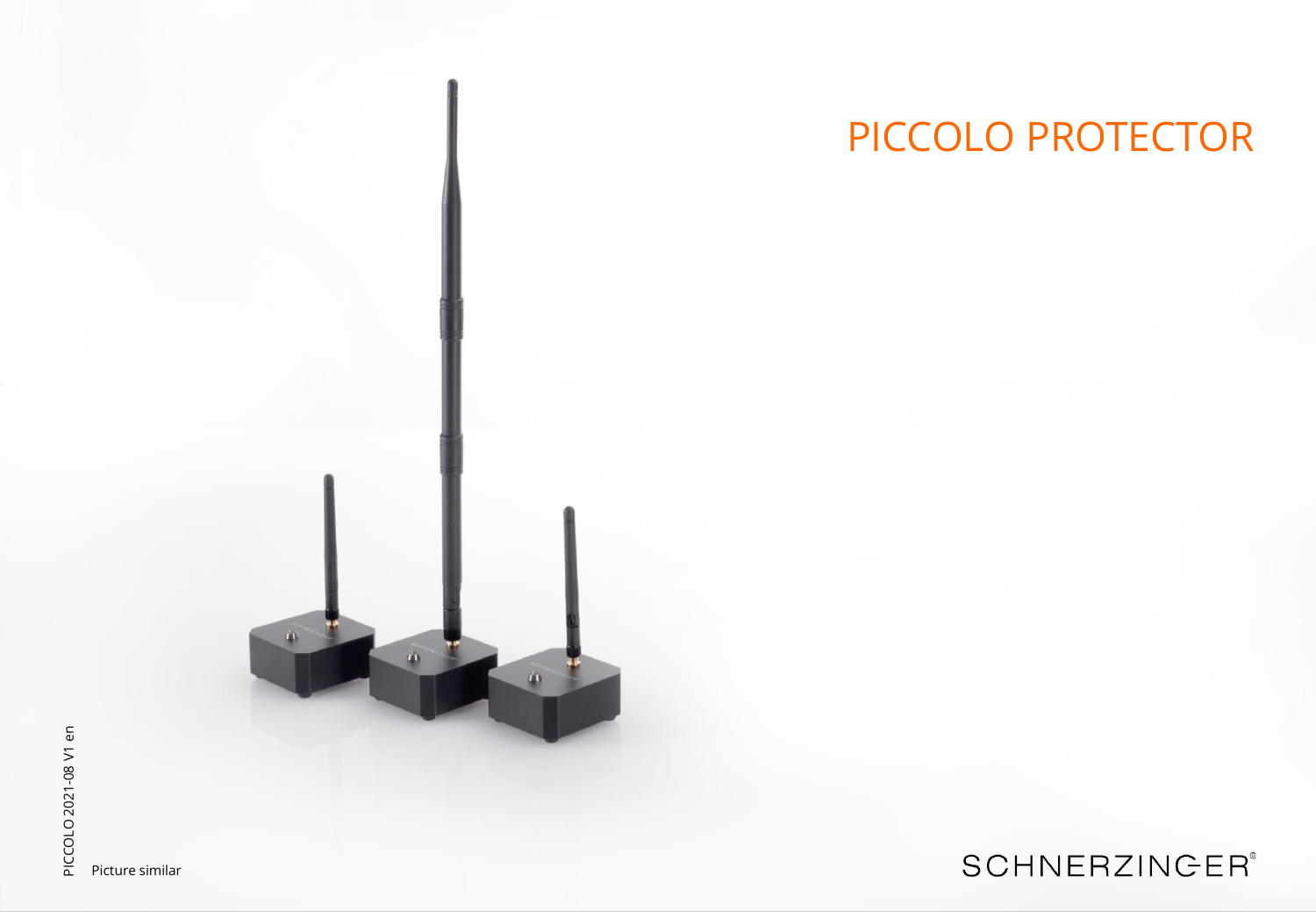Dear customer,

Thank you for your purchase of a SCHNERZINGER product.

Please take the time to precisely read the information in this guide. You will find important instructions to use your product and hints for the optimal integration into your HiFi system.

This guide facilitates your use of the product, promotes understanding its functional characteristics and helps you to obtain the full efficiency of the product.

We hope you enjoy your new SCHNERZINGER product.

## **Package Contents**

#### **PICCOLO PROTECTOR Set**

CONTROL UNIT (COUA) 12V Power Supply, cable length 1,5m 3,5mm jack extension cable 5m Antenna (per unit)

**Dimensions and weight** (I x w x h in cm, weight in kg)<br>PICCOLO, each unit  $7 \times 7 \times 3.5$  (without antenna).  $7 \times 7 \times 3.5$  (without antenna), 0.3 The small antenna is 11 cm long, the big 39 cm.

Please clean the product with a non-scratching dry duster only. Avoid using cleaning agents.

A potting compound in the devices protects the innovative GIGA CANCELING technology with its particular electrical components specially manufactured for SCHNERZINGER against direct access and screening via X-ray or magnetic field applications. A slight rustling caused by this potting compound is normal and does not result in any functional impairment. There are no informed crystals in the devices.

In case of malfunctions contact your SCHNERZINGER dealer. Please do not attempt to service the device yourself or to open it, in that case you will lose your entitlement for our manufacturer warranty.

In the case of damages at the power plug or power cable please initiate an exchange at SCHNERZINGER via your dealer.

#### **Contents**

PROTECTOR SYSTEM PICCOLO PROTECTOR Optimal Positioning Proven Positioning Variants Setting up the PICCOLO PROTECTOR Lasting effect of the PICCOLO PROTECTOR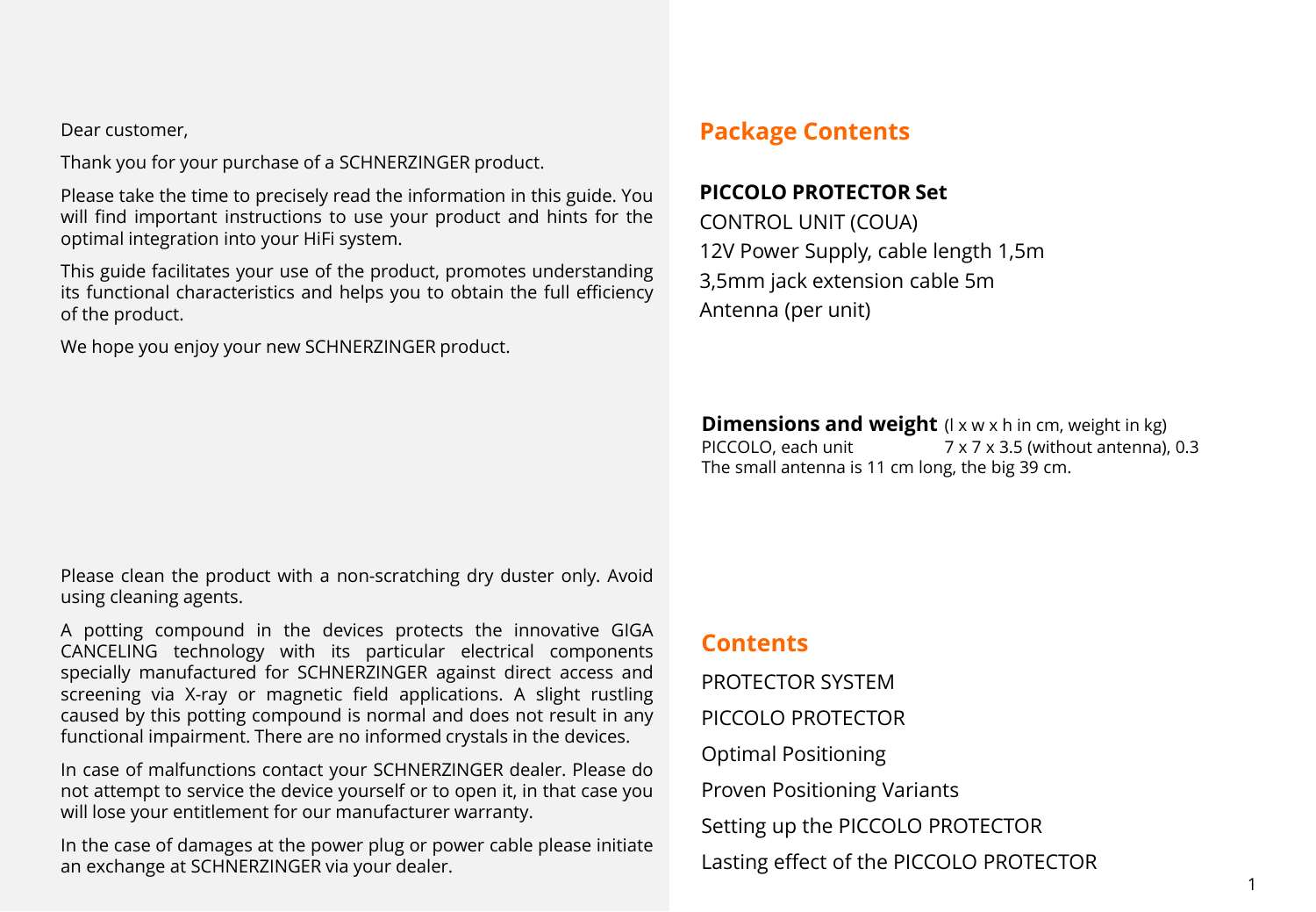#### **PROTECTOR SYSTEM**

The music reproduction quality of an audio system is highly affected by low and high frequency electrical interfering fields, caused by Wi-Fi, cellular radio, power lines etc. With the **PROTECTORS** and their integrated trendsetting **GIGA CANCELING** technology, SCHNERZINGER has developed a product category that actively eliminates the sonic effects of low and high frequency interfering fields.

The PROTECTORS significantly enhance the transmission quality of audio systems. The sonic effects include an astonishingly higher spatial depth and resolution as well as increased broad and fine dynamics in music reproduction. Utilizing the operating principle and efficiency of the GIGA CANCELING technology, the SCHNERZINGER PROTECTORS represent a unique solution in the market.

An important health aspect: PROTECTOR technology does not increase radiation exposure within the room.

#### **PICCOLO PROTECTOR**

Utilizing integrated GIGA CANCELING technology the **PICCOLO PROTECTOR** protects its direct environment from losing sound quality due to high frequency interfering fields.

Due to its compact dimensions it offers a very flexible selective assignment at several critical points in the listening room. Via careful selection of the application spots you can sensitively react to the specific spatial circumstances and respect individual sound preferences.

The PICCOLO PROTECTOR is offered as a set of 1 to 6 or 9 units, in each case consisting of one master and several satellites. A PICCOLO PROTECTOR set has to be operated with a master. In case of a single PICCOLO PROTECTOR the single unit is the master.

All individual units of a set will be operated with an antenna.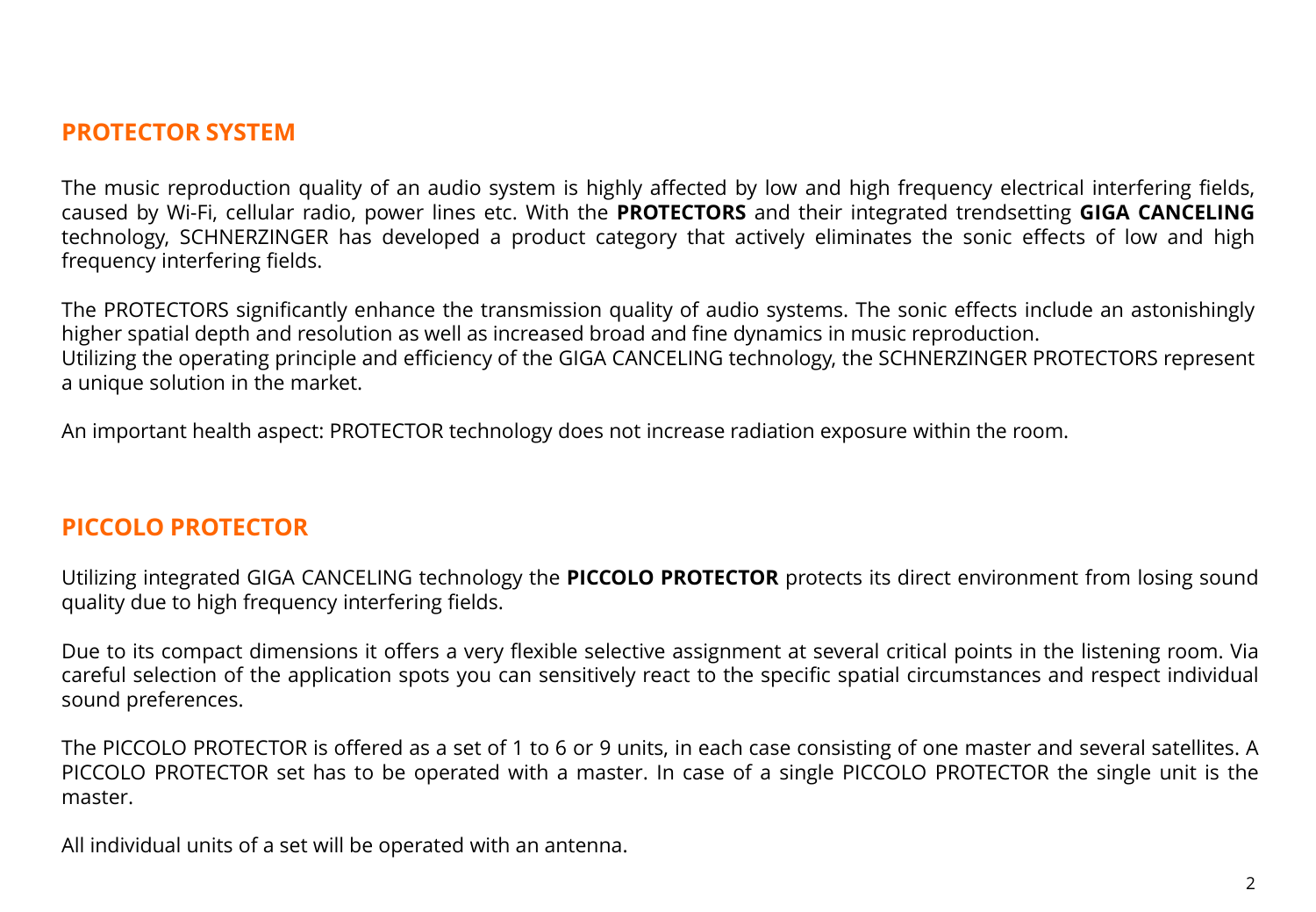## **Optimal Positioning**

As the effect is optimized for the near field, the placement of the units of the **PICCOLO PROTECTOR** set is particularly important. Ideally the **MASTER** should have a central position.

For maximum impact Schnerzinger recommends to test different variants.

#### **General Information to positioning – always the speakers are the point of reference:**

| front (in front or on top of the speakers): | A more direct sound              |
|---------------------------------------------|----------------------------------|
| lateral (beside the speakers):              | Width of sound expands           |
| back (behind the speakers):                 | Depth of sound expands           |
| At the listening position :                 | The sound surrounds the listener |

#### PICCOLO units may be placed **on a HiFi device**.

All PICCOLO units are **aligned uniformly** and **parallel to each other** as follows: The **back of all units** (on which the switch is located) points to the wall behind the speakers, the front (the LED is located near the front) points to the opposite wall. The PICCOLO units on the loudspeakers may be aligned to the listening position to improve the focus of the sound.

Optimal positioning height proved to be in the area of 1,10 – 1,80 m.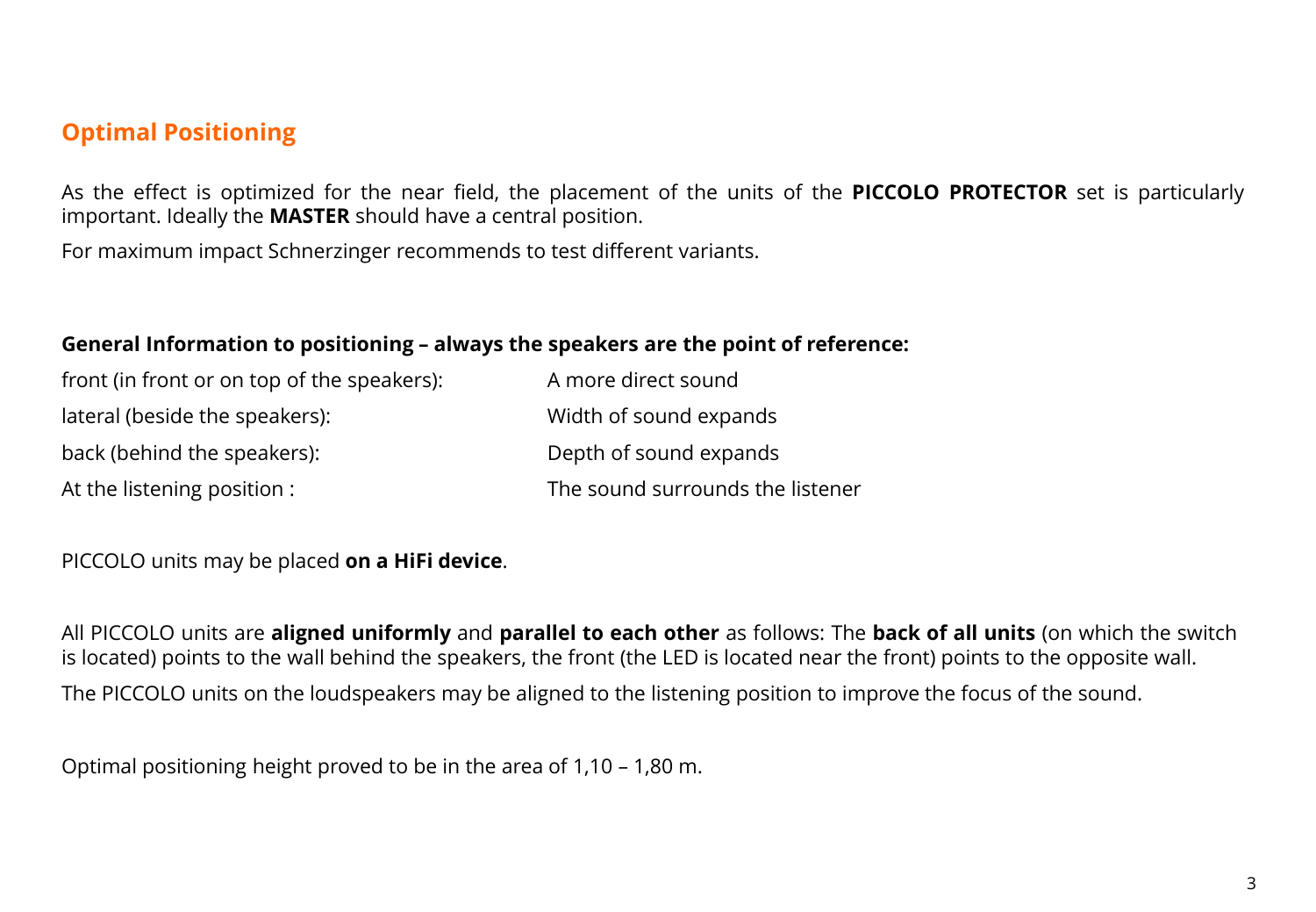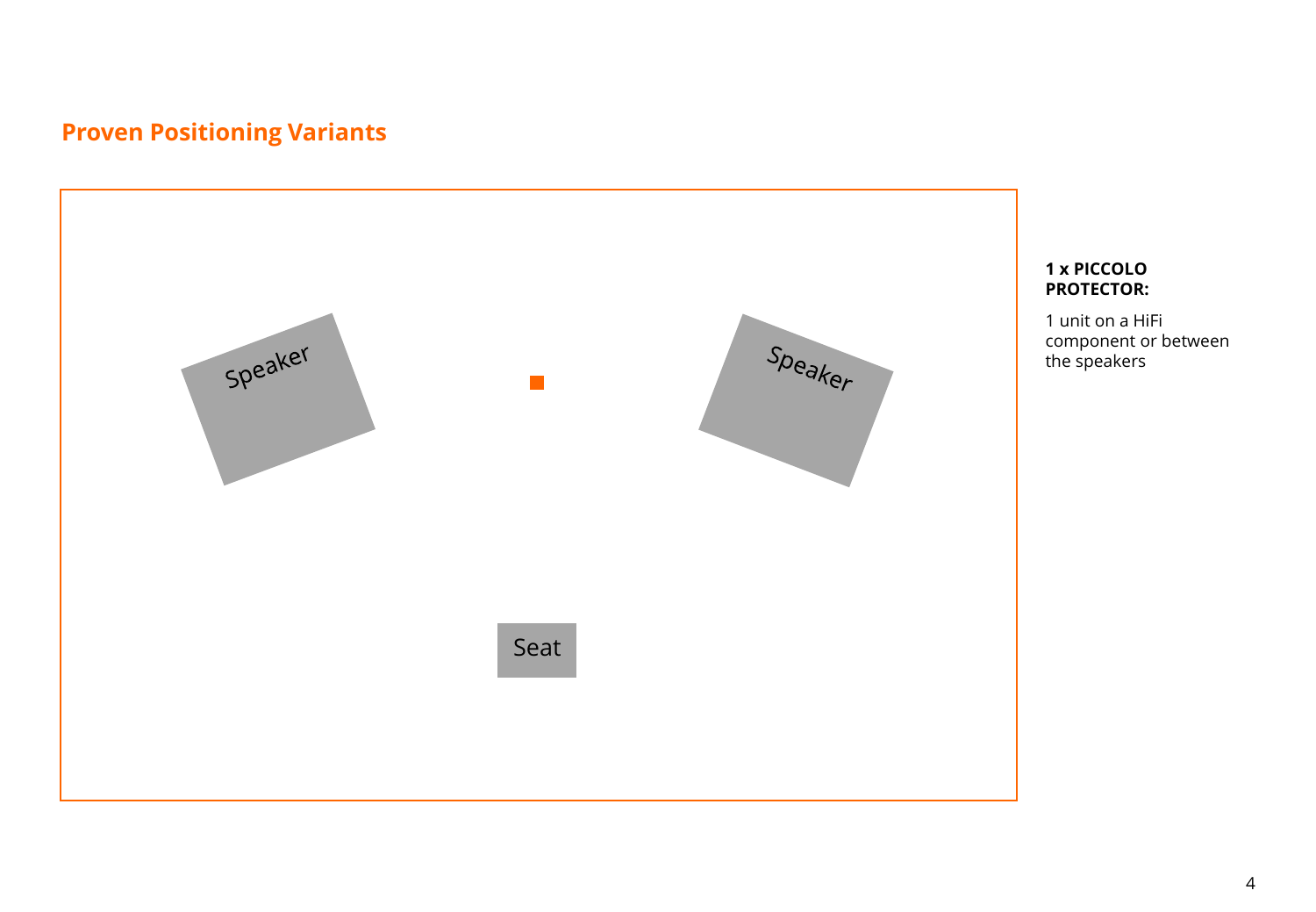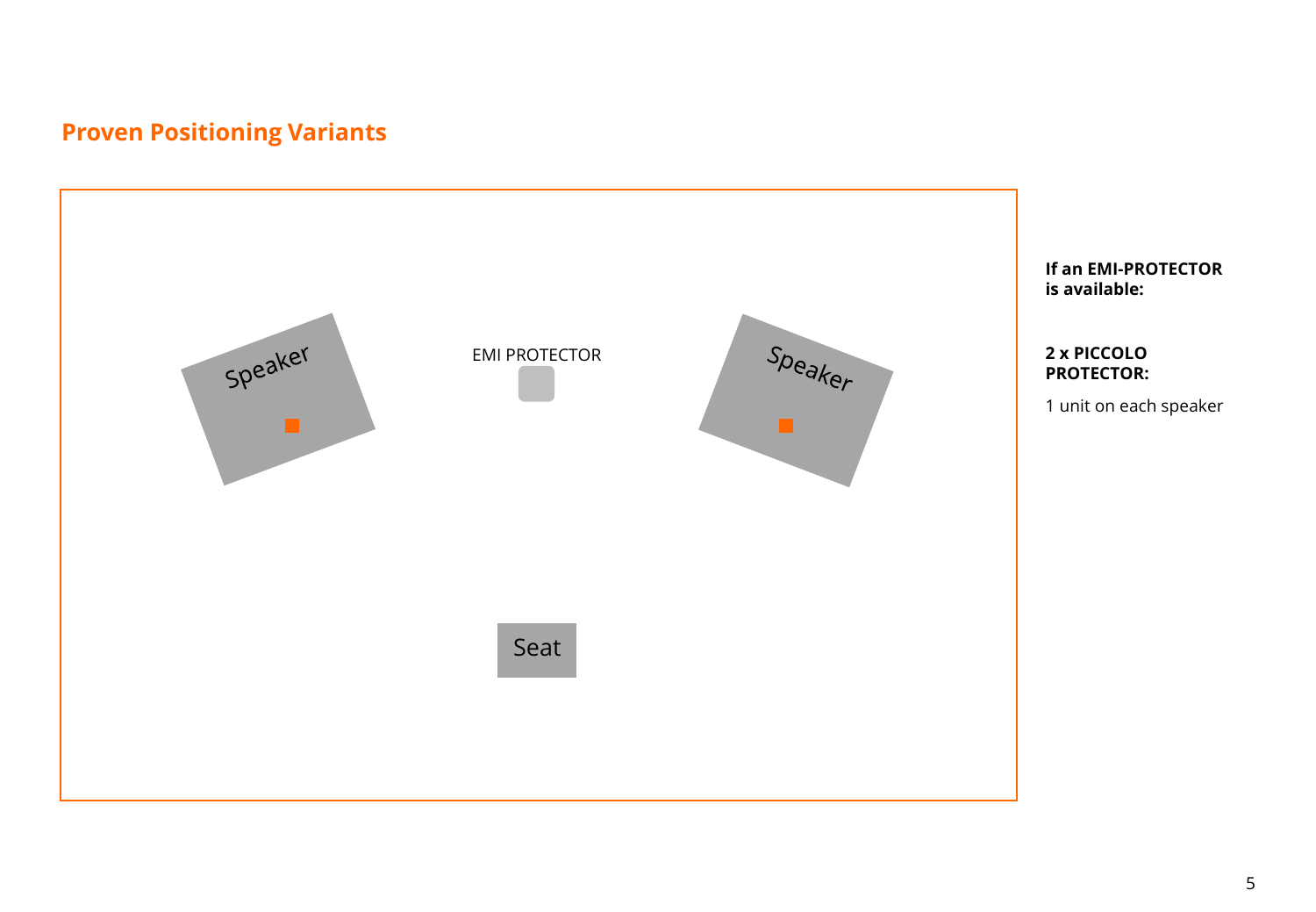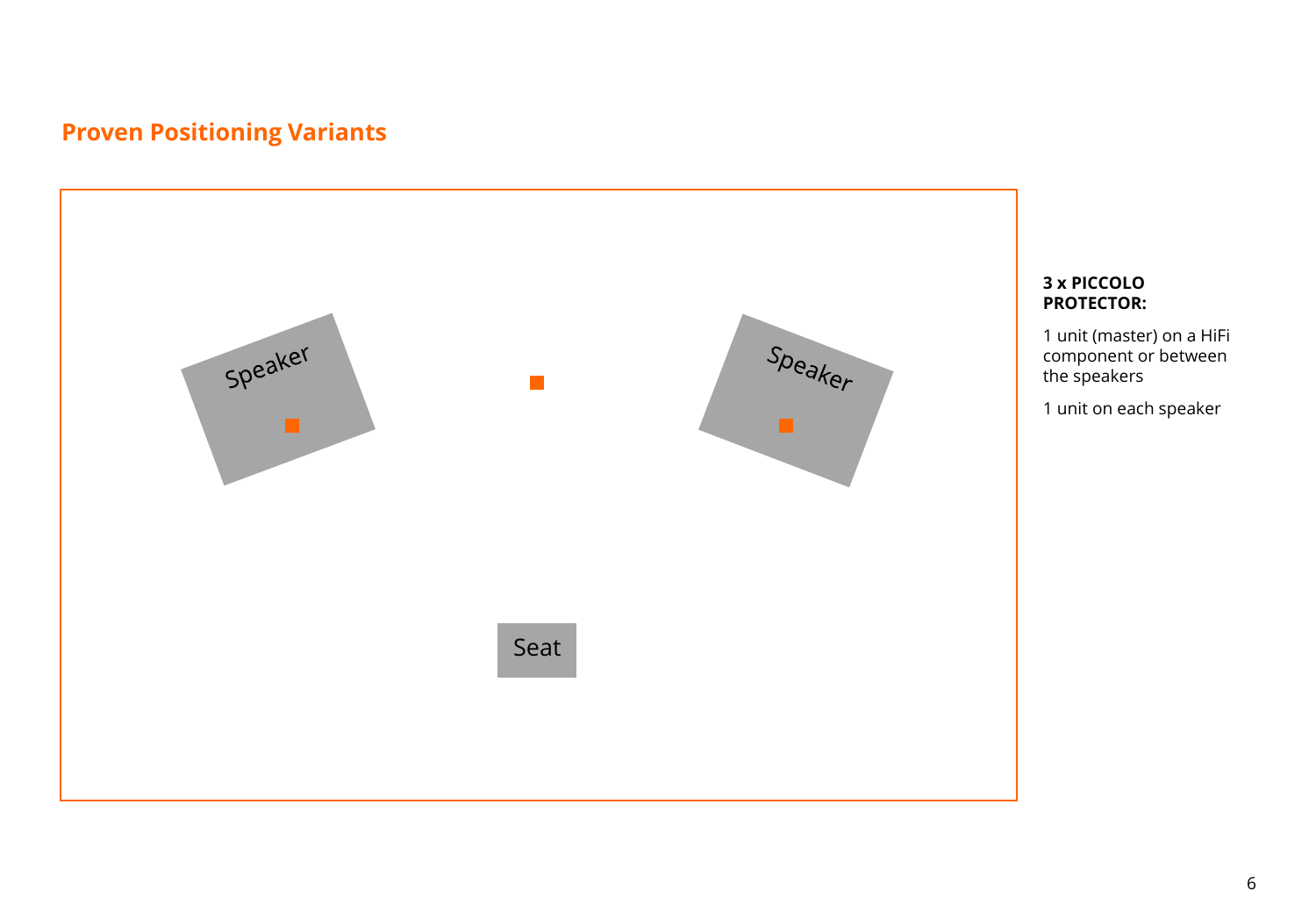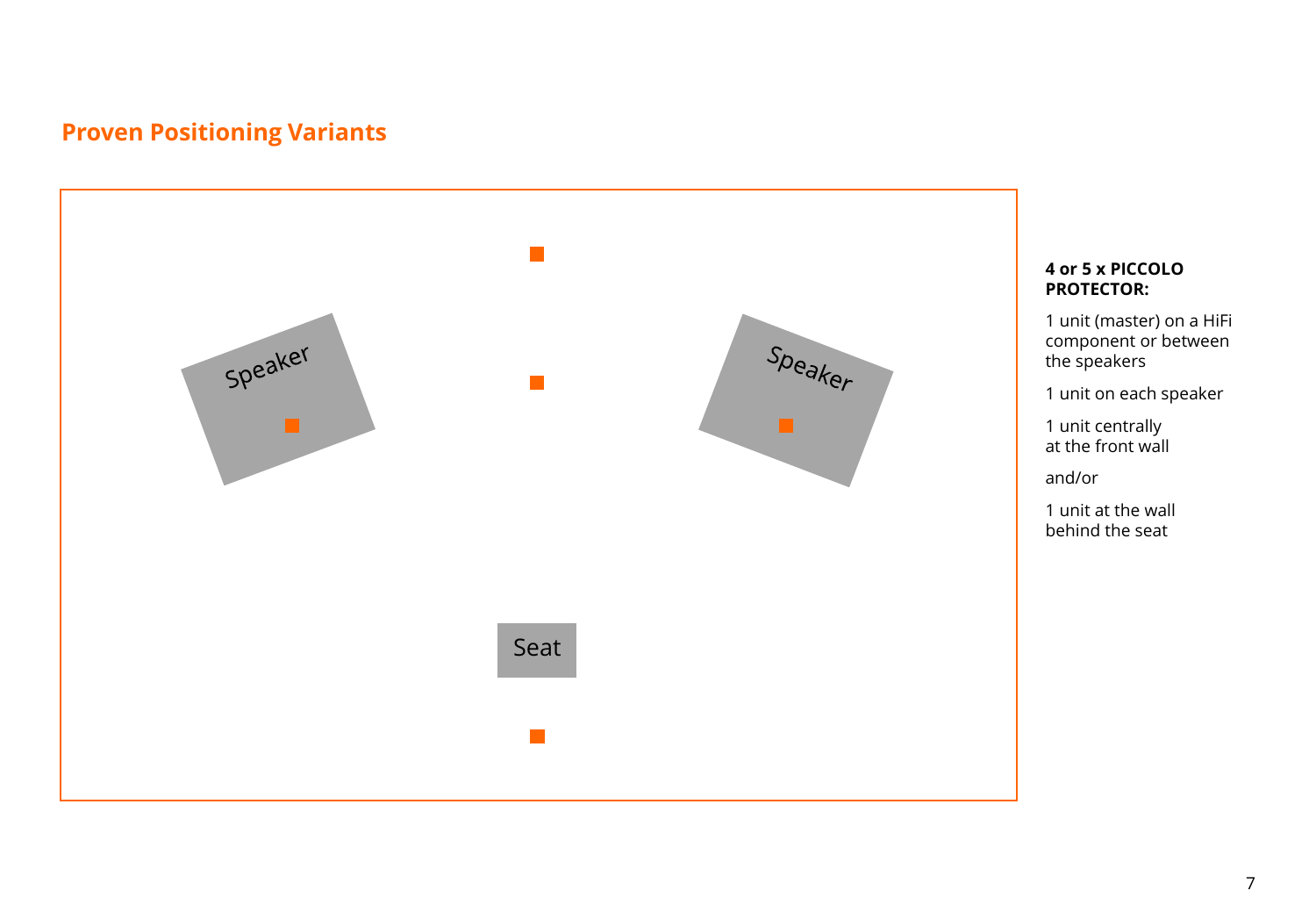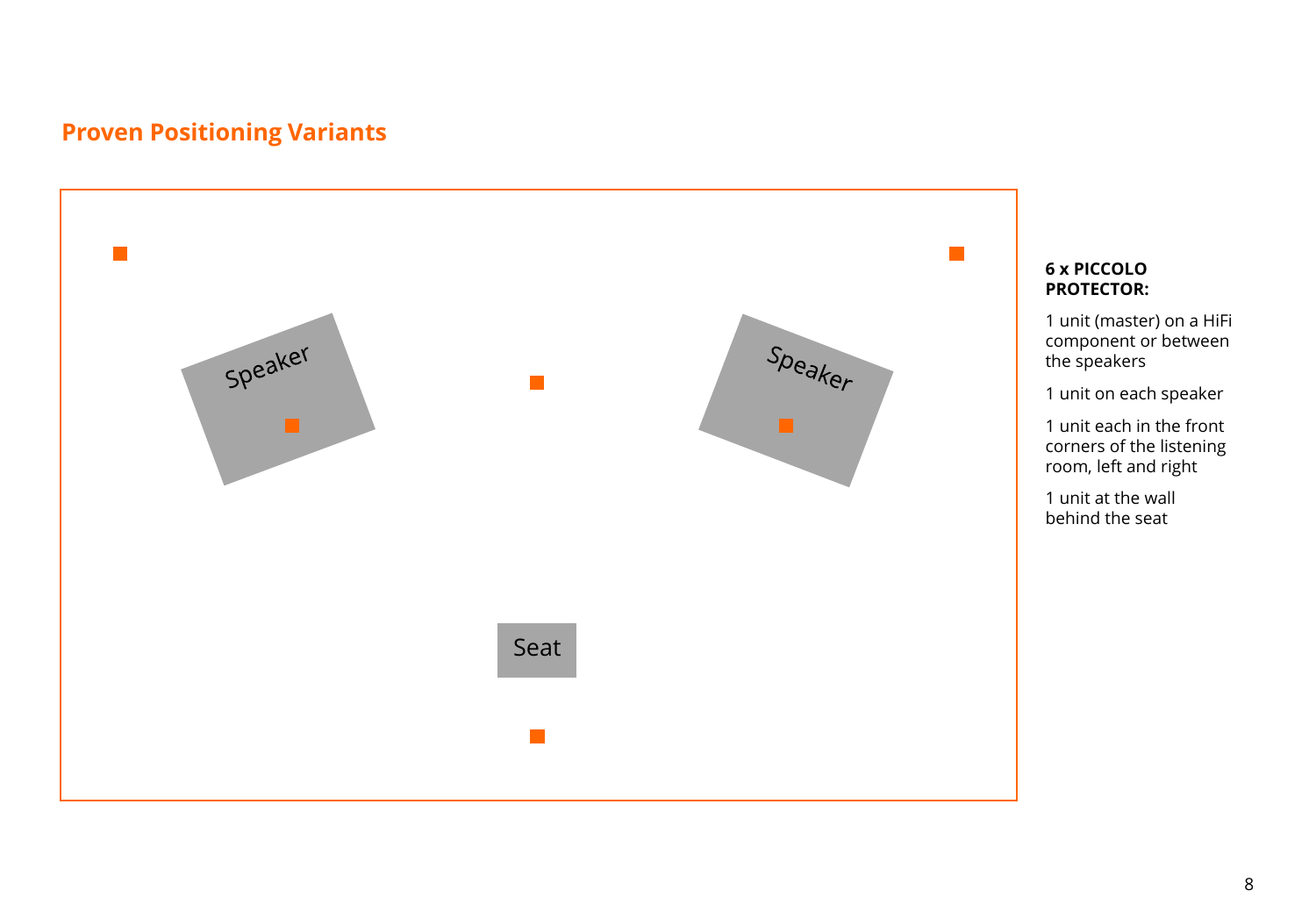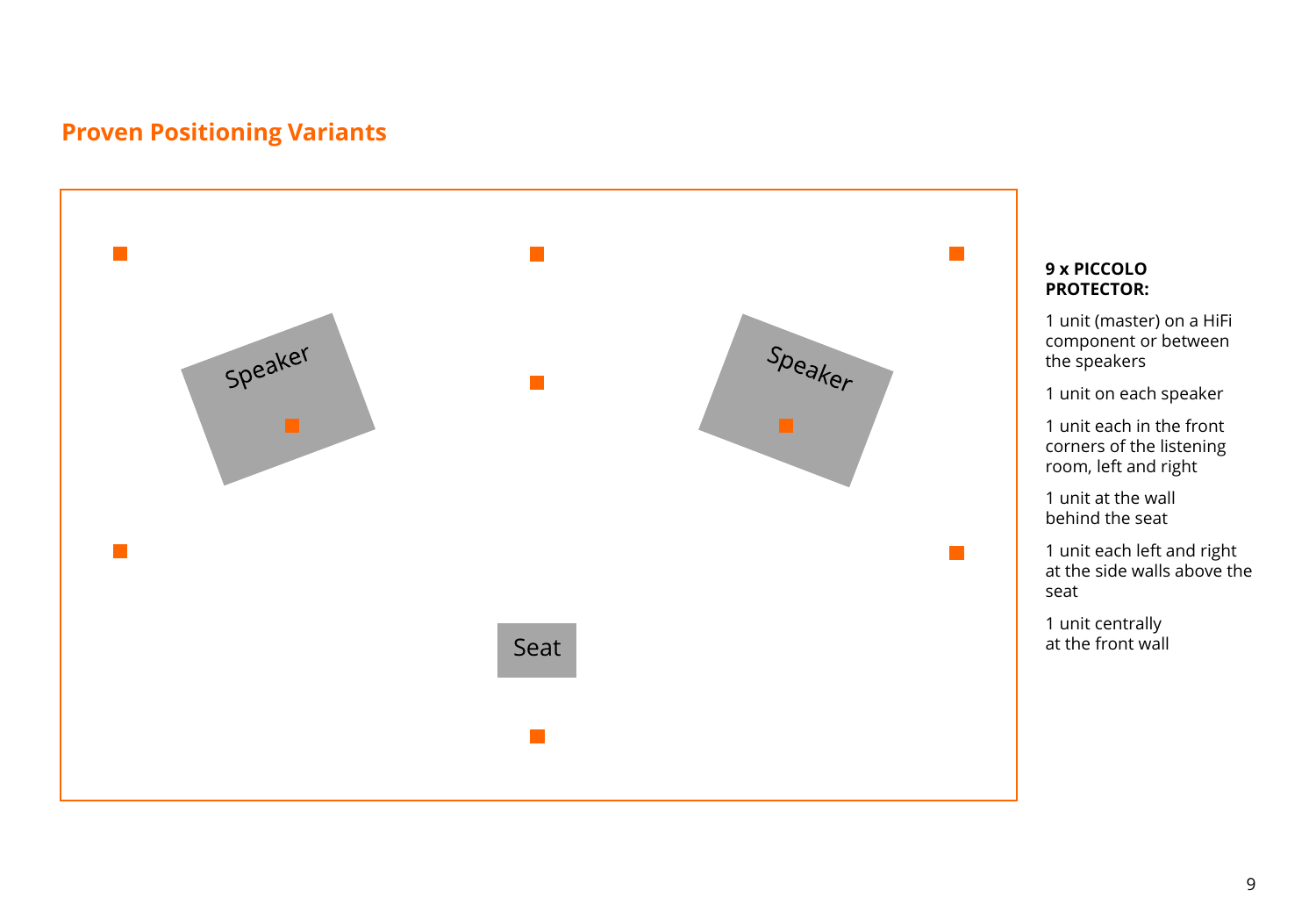## **Setting up the PICCOLO PROTECTOR**

One unit of the **PICCOLO PROTECTOR** set is labeled as **MASTER**. The MASTER has three power levels to simply adjust GIGA CANCELING technology via a toggle switch. This makes it possible to adapt to any interference field spectrum.

Changes need some time to take effect mostly. Therefore at each of the following steps you should wait for app. two minutes before judging. Do not change the results as determined from the previous steps when you do the subsequent steps.

#### **1. Step: Base setting master**

Usually (power level 1), the master will be operated without the 12V power supply. To maintain its performance, it should be connected to the grid with CONTROL UNIT and 12V power supply once a year for 15 minutes.

**Connect antenna** (upright position) and **CONTROL UNIT** (COUA) to the master, without 12V power supply.

Set the switch of the master to base setting 0. **3. Step: Optimal Positioning**



#### **2. Step: Base setting other units**

For each unit: **Connect antenna** (upright position), set the switch to base setting 0.

All units of the PICCOLO PROTECTOR set should be connected to the grid via a 12V power supply once a year for 15 minutes.

See separate pages 4 - 10.

#### **4. Step: Switch in front – adjustment of the power level:**

If power level 1 is not sufficient for the present interference field spectrum, 2 additional power levels can be activated. This requires the permanent connection of the 12V power supply\* to the CONTROL UNIT and the grid. The 12 Volt power supply should be connected to a power circuit separate from the HiFi system – ideally even to a different power phase.

0 = Power Level 1 – with COUA, **without 12V power supply**

- 1 = Power Level 2 with COUA, **with 12V power supply**, LEDs on
- 2 = Power Level 3 with COUA, **with 12V power supply**, LEDs high

The switches of all units of the PICCOLO PROTECTOR set remain in base setting 0.

<sup>\*</sup> note the correct phase (marked with a silver dot) – measure the phase of your socket.